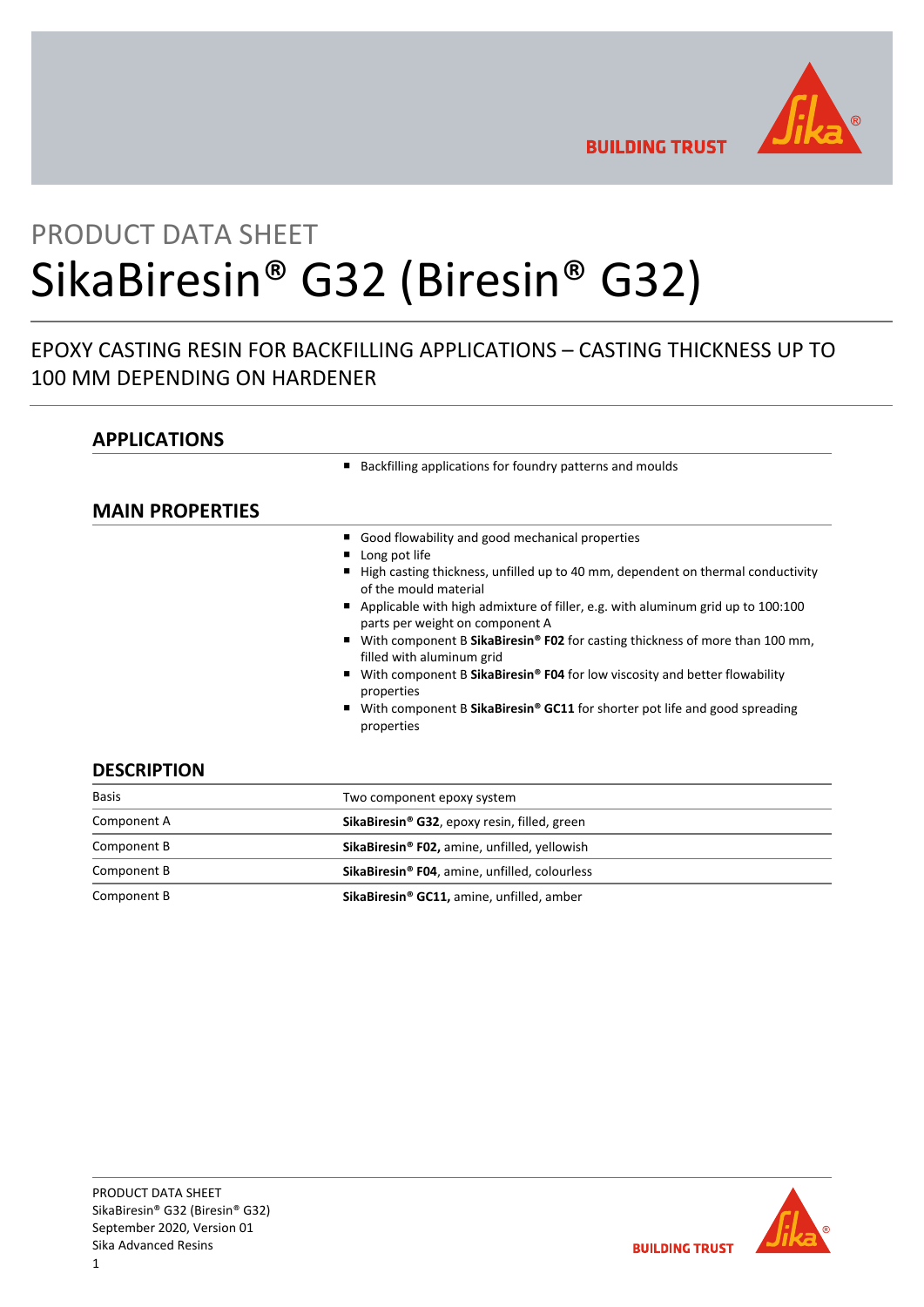| <b>PHYSICAL PROPERTIES</b>           |                       | Resin (A)                    | Hardener (B)                 | Hardener (B)                 | Hardener (B)      |
|--------------------------------------|-----------------------|------------------------------|------------------------------|------------------------------|-------------------|
| Components                           |                       | SikaBiresin <sup>®</sup> G32 | SikaBiresin <sup>®</sup> F02 | SikaBiresin <sup>®</sup> F04 | SikaBiresin® GC11 |
| Viscosity, 23 °C                     | mPa.s                 | $~^{\sim}$ 14,000            | $~\sim$ 330                  | $\sim$ 10                    | $~^{\sim}$ 1,400  |
| Density                              | g/cm <sup>3</sup>     | 1.7                          | 0.95                         | 0.87                         | 1.08              |
| Mixing ratio A:B                     | in parts by<br>weight | 100                          | 17                           | 7                            | 8                 |
|                                      |                       | Mixture                      |                              |                              |                   |
| Colour                               |                       | green                        |                              | green                        | green             |
| Viscosity, 23 °C                     | mPa.s                 | $\approx$ 2,600              |                              | $~^{\sim}$ 2,100             | $~^{\sim}$ 13,000 |
| Pot life, room<br>temperature        | min                   | $~^{\sim}$ 180               |                              | $~\sim$ 70                   | $~\sim$ 36        |
| Demoulding time,<br>room temperature | h                     | $~^{\sim}$ 48                |                              | $~\sim$ 24                   | $~\sim$ 24        |

## **MECHANICAL PROPERTIES**

approx. values

|                      |                |                   | SikaBiresin <sup>®</sup> F02 | SikaBiresin <sup>®</sup> F04 | SikaBiresin <sup>®</sup> GC11 |
|----------------------|----------------|-------------------|------------------------------|------------------------------|-------------------------------|
| Density              | ISO 1183       | g/cm <sup>3</sup> | 1.6                          | 1.6                          | 1.6                           |
| Shore hardness       | <b>ISO 868</b> |                   | D 86                         | D 90                         | D 91                          |
| Flexural modulus     | <b>ISO 178</b> | <b>MPa</b>        | 3,100                        | 6,100                        | 7,350                         |
| Flexural strength    | <b>ISO 178</b> | <b>MPa</b>        | 51                           | 70                           | 85                            |
| Impact resistance    | ISO 179        | kJ/m <sup>2</sup> | 10                           | 8                            | 10                            |
| Compressive strength | ISO 604        | <b>MPa</b>        | 71                           | 112                          | 130                           |
| Linear shrinkage     | Internal test  | %                 | 0.26                         | 0.12                         | not measured                  |

# **THERMAL AND SPECIFIC PROPERTIES**

approx. values

|                                |         |        | SikaBiresin <sup>®</sup> F02 | SikaBiresin <sup>®</sup> F04 | SikaBiresin® GC11 |
|--------------------------------|---------|--------|------------------------------|------------------------------|-------------------|
| Heat deflection<br>temperature | ISO 75B | $\sim$ | 48                           |                              | 69                |

## **PACKAGING UNITS**

- Resin (A), **SikaBiresin® G32**
- Hardener (B), **SikaBiresin<sup>®</sup> F02** ■ Hardener (B), **SikaBiresin<sup>®</sup> F04**
- $\frac{1}{5 \text{ kg}}$ 2.5 kg / 15 kg
- 
- 2.5 kg 0.5 kg / 12 x 0.05 kg / 1 kg
- Hardener (B), SikaBiresin<sup>®</sup> GC11

**BUILDING TRUST**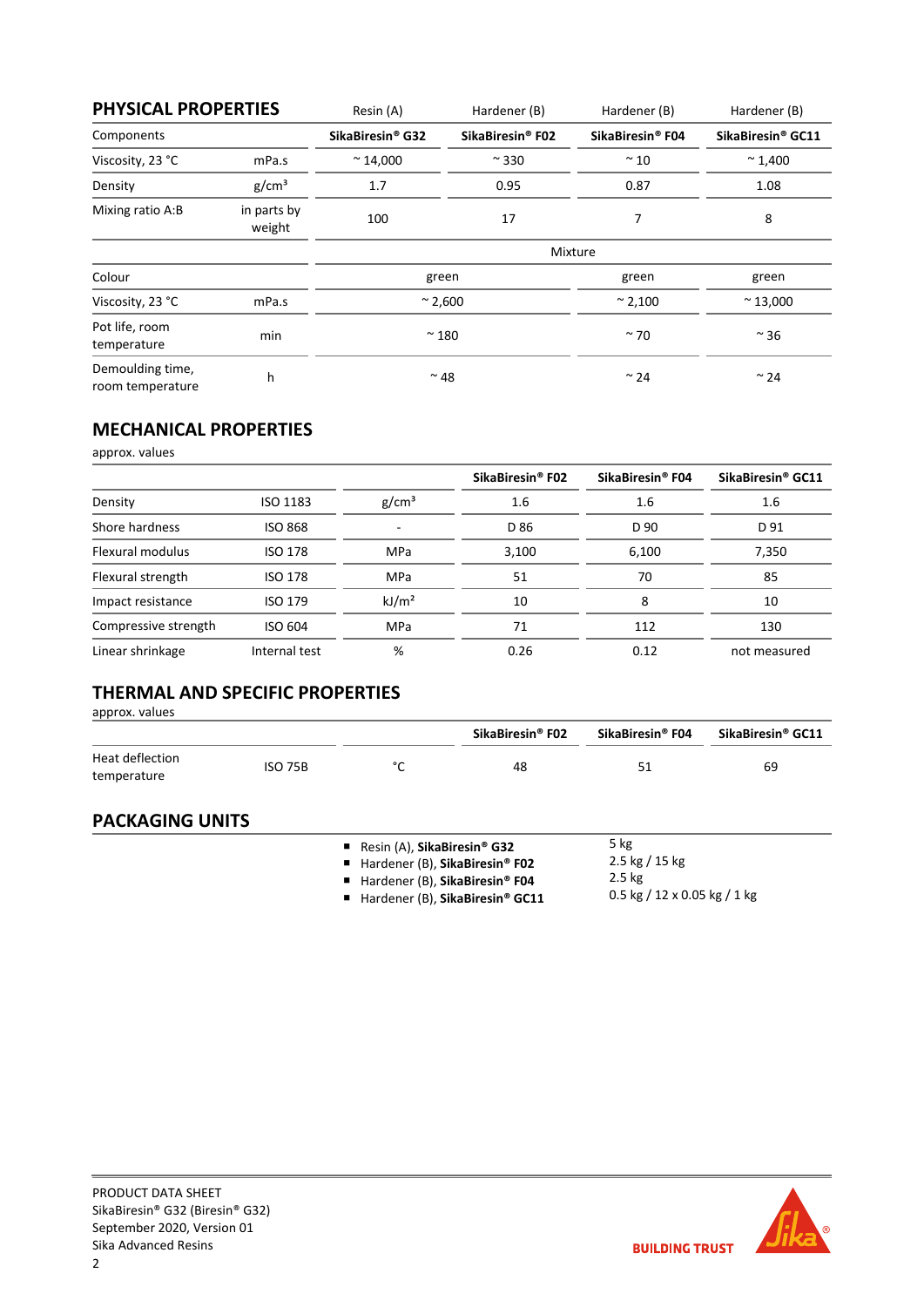- The material, processing and mould temperature should be at least 18 25 °C.
- Component A must be stirred thoroughly before use.
- Recommended release agents are Sika® Liquid Wax-815 or Sika® Pasty Wax-818. For more information, see Product Data Sheets of the release agents.
- Pay attention to dry conditions and dry mould surfaces while processing.
- Both components have to be mixed thoroughly according to mixing ratio and poured immediately into the released mould with beginning at the lowest point.
- Further post curing of the demoulded part can improve the final mechanical properties.
- Depending on the geometry and weight of the part, it is recommended to use a conformer while post curing.
- For cleaning the final part from release agent residues, we recommend Sika® Reinigungsmittel‐5. Before use of other cleaners, compatibility must be tested.

## **STORAGE CONDITIONS**

| Shelf life          | Resin (A), SikaBiresin <sup>®</sup> G32                                                                                                                                                          | 12 months    |  |  |
|---------------------|--------------------------------------------------------------------------------------------------------------------------------------------------------------------------------------------------|--------------|--|--|
|                     | Hardener (B), SikaBiresin® F02<br>п                                                                                                                                                              | 12 months    |  |  |
|                     | Hardener (B), SikaBiresin® F04<br>п                                                                                                                                                              | 12 months    |  |  |
|                     | Hardener (B), SikaBiresin® GC11<br>п                                                                                                                                                             | 24 months    |  |  |
| Storage temperature | Resin (A), SikaBiresin® G32<br>■                                                                                                                                                                 | $18 - 25 °C$ |  |  |
|                     | Hardener (B), SikaBiresin® F02                                                                                                                                                                   | $18 - 25 °C$ |  |  |
|                     | Hardener (B), SikaBiresin® F04<br>п                                                                                                                                                              | $18 - 25 °C$ |  |  |
|                     | Hardener (B), SikaBiresin® GC11<br>п                                                                                                                                                             | $15 - 25 °C$ |  |  |
| Crystallization     | After prolonged storage at low temperature, crystallization of components may<br>п<br>occur.<br>$\blacksquare$ This is easily removed by warming up for a sufficient time to a maximum of 70 °C. |              |  |  |
|                     | Allow to cool to room temperature before use.<br>п                                                                                                                                               |              |  |  |
| Opened packagings   | ■ Containers must be closed tightly immediately after use to prevent moisture<br>ingress.                                                                                                        |              |  |  |
|                     | ■ The residual material needs to be used up as soon as possible.                                                                                                                                 |              |  |  |

#### **FURTHER INFORMATION**

The information herein is offered for general guidance only. Advice on specific applications is available on request from the Technical Department of Sika Advanced Resins. Copies of the following publications are available on request: Safety Data Sheets

#### **BASIS OF PRODUCT DATA**

All technical data stated in this document are based on laboratory tests. Actual measured data may vary due to circumstances beyond our control.

#### **HEALTH AND SAFETY INFORMATION**

For information and advice regarding transportation, handling, storage and disposal of chemical products, users shall refer to the actual Safety Data Sheets containing physical, ecological, toxicological and other safety‐related data.

#### **LEGAL NOTICE**

The information, and, in particular, the recommendations relating to the application and enduse of Sika products, are given in good faith based on Sika's current knowledge and experience of the products when properly stored, handled and applied under normal conditions in accordance with Sika's recommendations. In practice, the differences in materials, substrates and actual site conditions are such that no warranty in respect of merchantability or of fitness for a particular purpose, nor any liability arising out of any legal relationship whatsoever, can be inferred either from this information, or from any written recommendations, or from any other advice offered. The user of the product must test the product's suitability for the intended application and purpose. Sika reserves the right to change the properties of its products. The proprietary rights of third parties must be observed. All orders are accepted subject to our current terms of sale and delivery. Users must always refer to the most recent issue of the local Product Data Sheet for the product concerned, copies of which will be supplied on request.